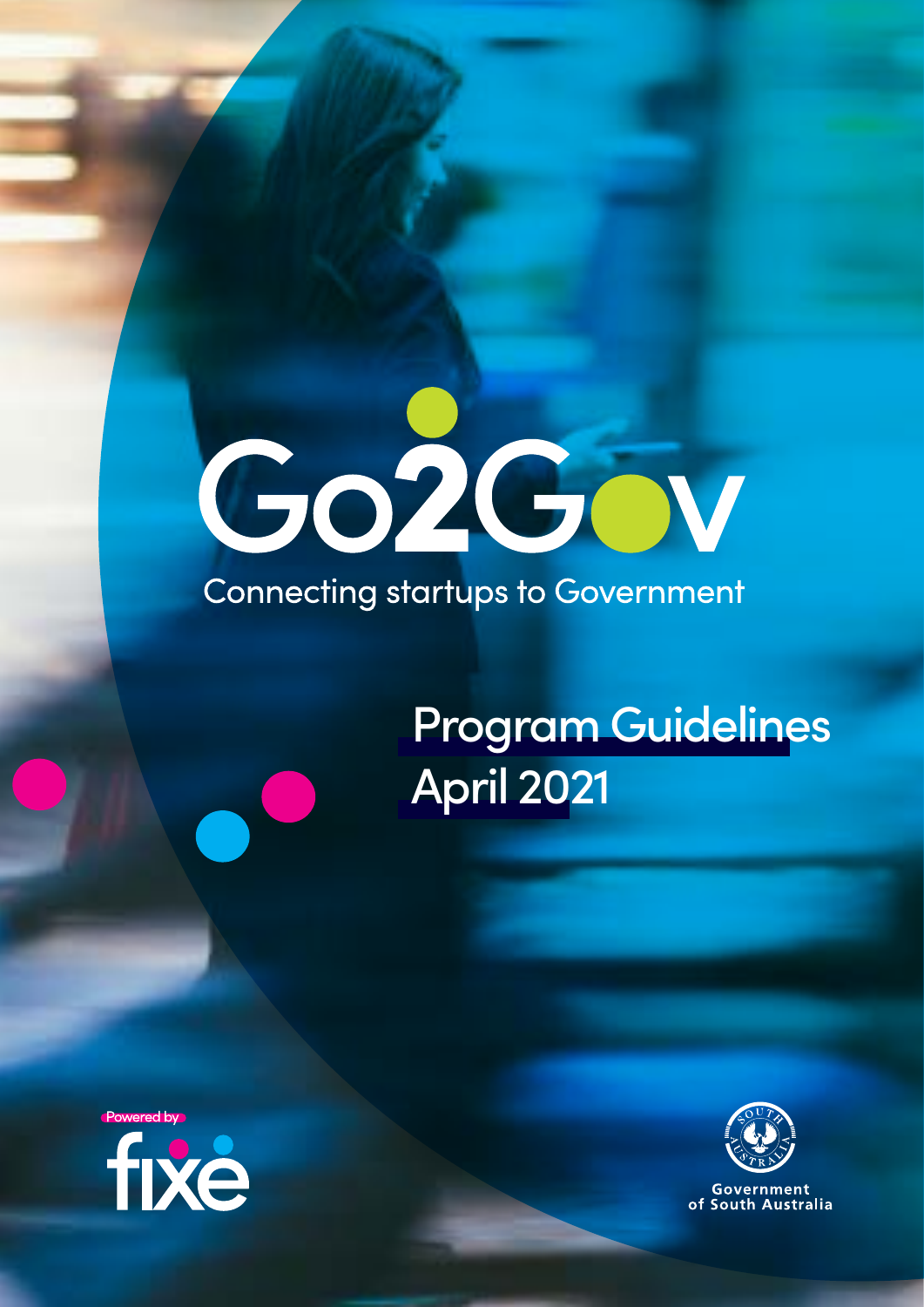

#### **1. Program Context**

The Government of South Australia recognises that a key element in taking an innovative product or service and turning it into a successful and sustainable business, is having its first customer.

The first customer can provide an opportunity and environment to test a new idea, develop a proof of concept or enable a real-life trial. Having the government as a customer, particularly the first customer, will support businesses to grow and become more competitive in both local and global markets.

Funding of \$2 million (over 2020-21 and 2021-22) is available under this Program through the Economic and Business Growth Fund to assist government departments/agencies (departments/agencies) to fund the trialling or piloting of startup/early-stage business solutions that addresses a challenge/problem identified by the relevant department/agency.

Any direct engagement of a startup/early-stage business by the department/agency under this Program to deliver the innovative product or service will not be required to go through the competitive procurement process for a period of up to three years.

Direct engagements post the completion of a successful trial/pilot must be undertaken and funded from the relevant government department/agency's existing budget.

These Guidelines outline the process, criteria and the required information for eligible startups/early-stage businesses to participate in the Program.

The Program is managed by the Department of Treasury and Finance and the Office of the South Australian Chief Entrepreneur (Department for Innovation and Skills). A Program Manager has been appointed to lead the Program.

#### **2. Objectives and Outcomes 2.1 Objectives**

The following objectives will guide the government's process for considering proposals under the Program:

• support startups and early-stage businesses that have the capacity to scale into local and global markets and who have developed, or are capable of developing solutions not currently available in the market



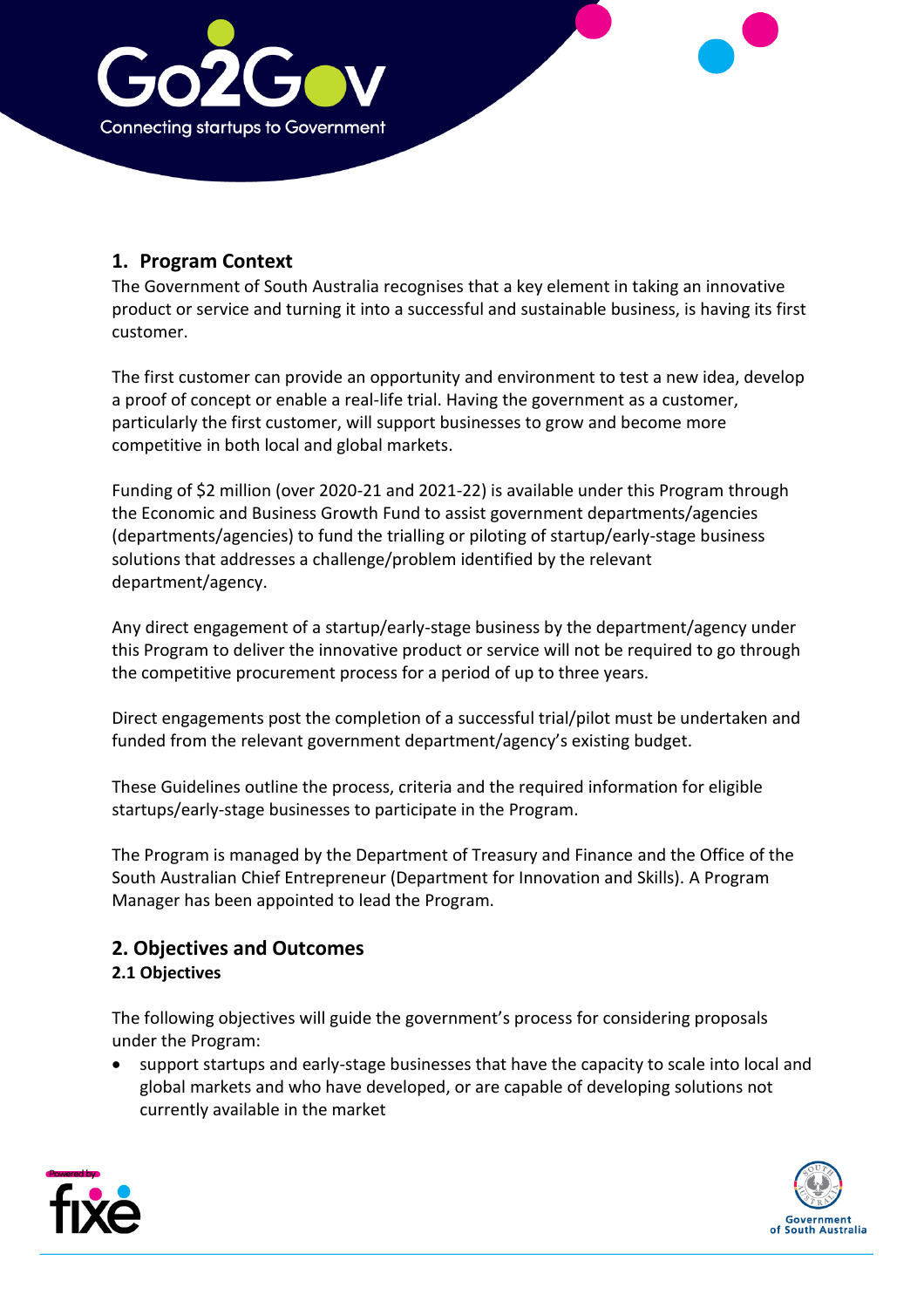

- use the government's unique position as a customer, to provide opportunity to test ideas, develop proofs of concept and enable real-life trials that may otherwise be inaccessible to startups and early-stage businesses
- promote economic growth through successful development of businesses and implementation of innovative solutions through this program
- drive innovation by encouraging the development of new capabilities to modernise and transform public policy and service delivery
- ensure that Intellectual Property developed by participating startups and early-stage businesses is respected and contractually protected.

#### **2.2 Outcomes**

The success of the Program's objectives will be measured by the following outcomes:

- successful implementation of innovative solutions, resulting in improved government service delivery
- increased number of startups and early-stage businesses in South Australia with government as a customer.

#### **3. Eligibility & Merit Criteria**

#### **3.1 Eligible Government Agencies and Departments**

This Program is open to all South Australian Government departments and South Australian Government agencies.

From time to time, opportunities may arise to set public sector challenges in partnership with Commonwealth and Local Government agencies – with a view to increasing the potential funding and impacts of the Program. In these circumstances, some modifications to program and eligibility criteria may be required. If this is the case, these will be communicated to departments/agencies and published as part of Call for Proposals.

#### **3.2 Eligible Startups and Early-Stage Businesses**

To be eligible, the startup/early-stage business must:

• have an Australian Business Number (ABN) and be one of the following entities: (a) A company incorporated in Australia and headquartered in South Australia (b) An incorporated trustee on behalf of a trust

(c) An individual or partnership, providing there is an agreement to form a company incorporated in Australia (and headquartered in South Australia) (i.e. contractual arrangements must be entered into by a legal entity as per sub-clause (a) or (b) above); and



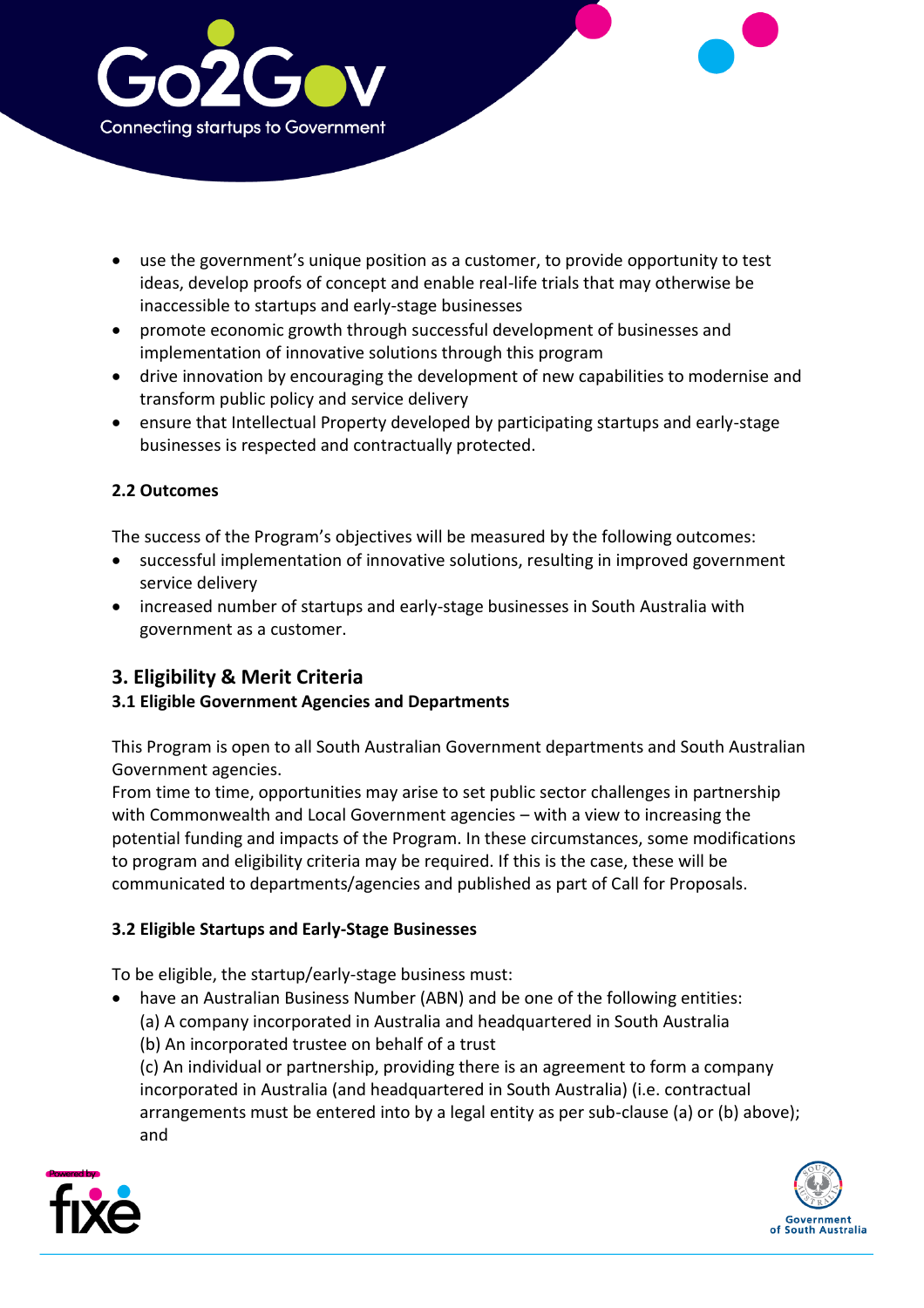

- have revenue (including revenue of any related bodies corporate) less than \$10 million for the previous financial year; and,
- be less than 7 years old.

#### **3.3 Eligible proposals**

Eligible proposals include proposals that:

- have developed (or the potential to develop through access to department/agency trials or pilot projects) a novel product, process or service solution (that is clearly differentiated to what is already available in the market)
- have the potential to scale rapidly and target potential markets beyond South Australia;
- have access to (or the ability to access) any infrastructure, capital equipment, technology or Intellectual Property to deliver the product or solution to the relevant department/agency
- demonstrate the capacity to create jobs in South Australia, preferably in new and emerging technology areas.

#### **3.4 Merit Criteria**

The proposal will be evaluated against the following merit criteria:

- the market need for the proposed product or service, including within government
- the feasibility/likelihood of the innovative product or service being commercially and technically viable
- the uniqueness of the proposed product or service relative to what is already in the market
- the capability, expertise, skills, and ambition of the team
- ability to match the innovative product or services to an identified department/agency problem/challenge and its likelihood to improve service delivery outcomes
- the anticipated cost of conducting a proof of concept or other form of trial in a department/agency
- the intended commercialisation plan that includes the future commercial potential of the solution in local and/or global markets that outlines:
	- (a) a clear set of objectives
	- (b) a clearly defined path to market
	- (c) the size of the target market and defined customer type
	- (d) the intellectual property strategy
	- (e) the manufacturing strategy (where applicable)
	- (f) the financial plan



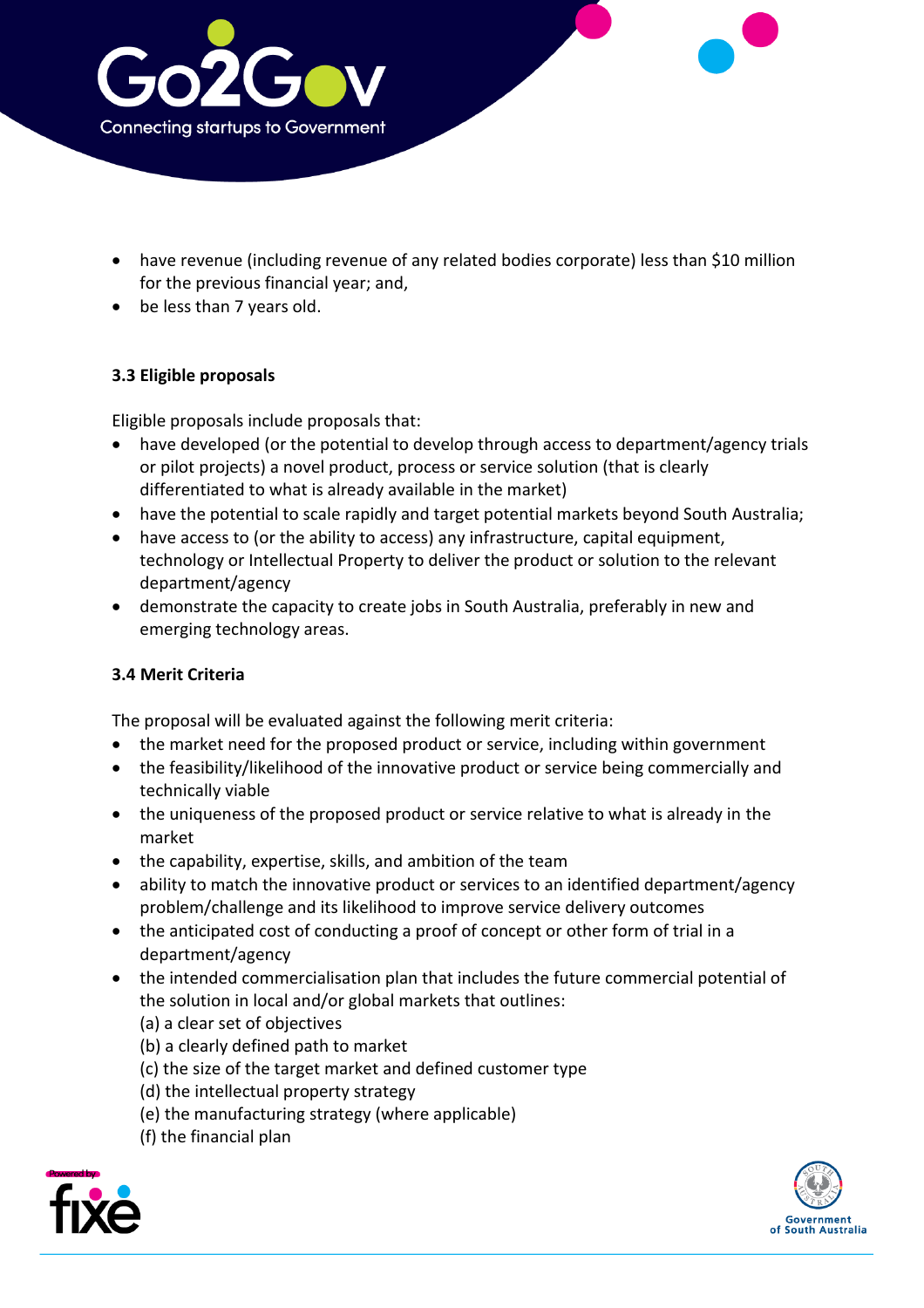

(g) the capacity and capability or ability to access capability to deliver on the commercialisation plan

(h) intended impact of the project/proof of concept/trial for the company's growth and the department/agency (deliverables to the department/agency).

#### **4 Process**

#### **4.1 STEP 1: Identifying Public Sector Challenges**

The Program Manager will notify departments and agencies when the next round of the Program will be opening along with any associated requirements, key dates and milestones for public sector challenges.

Interested departments/agencies should identify their proposed public sector problem/challenge that would benefit from an innovative, technology-enabled solution to address public sector needs.

Departments/agencies are invited to email the Program Manager within the Department for Innovation and Skills to discuss and refine their proposed challenge.

Departments/agencies may be required to provide further information and participate in discussions and workshops with the Department for Innovation and Skills to refine their proposed public sector challenge ('problem statement') so that it attracts highcalibre startups and early-stage businesses.

Challenges will be reviewed by the Program Committee, comprising the Program Manager, representatives from the Departments of Innovation and Skills and Treasury and Finance, and an independent external expert (where required). The Committee will select the challenges that will be released as Calls for Proposals for each round of the Program and inform departments/agencies of the outcomes.

Departments/agencies that have their public sector challenge selected must commit to:

- assigning a dedicated 'Challenge Owner' for up to six months to participate in activities relating to challenges, including:
	- o acting as the key agency/department contact for nominated challenges
	- o supporting startups/early-stage businesses to respond to Calls for Proposals by hosting a limited number of information sessions and responding to requests for additional information or clarification relating to a challenge
	- o supporting the Program Committee to review proposals and make recommendations to the Evaluation Committee
	- o supporting agency activities and workshops to determine the feasibility and viability of proposed solutions as required by the Evaluation Committee



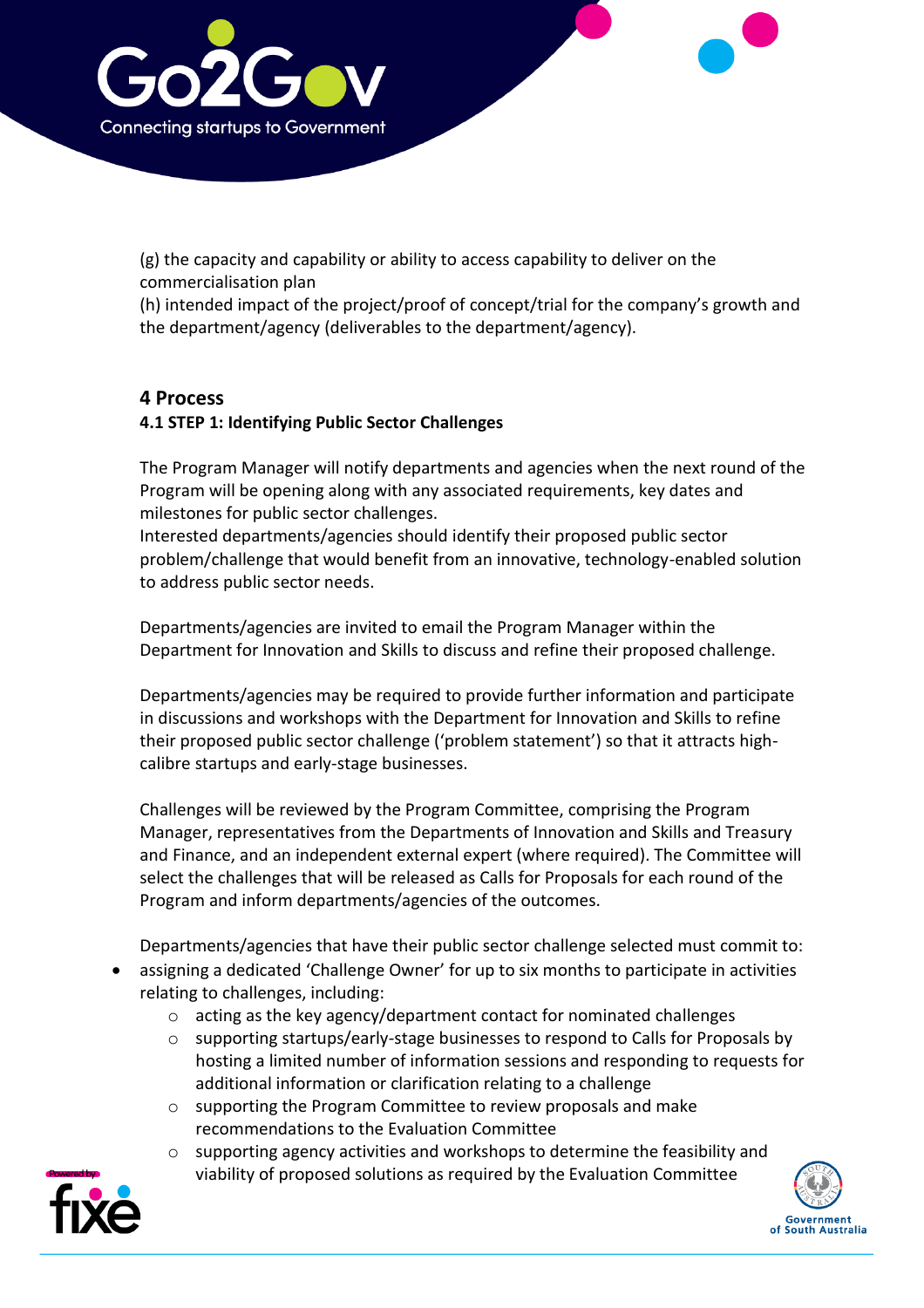

• assigning a resource to manage the contractual obligations as set out in the Innovation Development Agreement between the department/agency and startup/early-stage business. The resource may be required for a period up to or exceeding 12 months.

#### **4.2 STEP 2: Submission of Innovative Proposals**

#### Call for Proposals to Address Challenges

The Program will be run in rounds through Calls for Proposals. A minimum of two rounds of Calls for Proposals is proposed to be undertaken each financial year, subject to the amount of funding available under the Program.

For each round of Call for Proposals, multiple public sector challenges will be identified. To participate in this Program, an eligible business may:

- submit a proposal in response to a published Call for Proposals to address an identified public sector challenge under this Program; or
- submit a proposal at any time for an innovative solution that is 'unmatched' to a published Call for Proposal but that meets the eligibility criteria set out in section

Startups/early-stage businesses must lodge their proposals online. Proposals must:

- demonstrate eligibility against the requirements set out in sections 3.2 and 3.3
- demonstrate how it addresses the merit criteria set out in section 3.4
- specify the request of government (e.g. funding for pilot, proof of concept etc).

Only proposals lodged online at www.fixe.org.au will be considered. Startups/early-stage businesses may be required to provide further information for the purpose of ensuring that enough information has been provided to assess the proposal.

A startup/early-stage business may also seek a pre-lodgement meeting with the Program Manager (or relevant representative from the Department for Innovation and Skills) or the relevant department/agency Challenge Owner to better understand their context and needs prior to committing resources to developing a formal proposal. Prior to this, the startup/earlystage business should provide a summary of their request, proposal and rationale to the Program Manager who will then arrange the meetings.

#### **4.3 STEP 3: Assessment**

The proposals received in Step 2 will be reviewed and submitted to the Program Committee and respective Challenge Owner for assessment and recommendation to the Evaluation Committee comprising the:



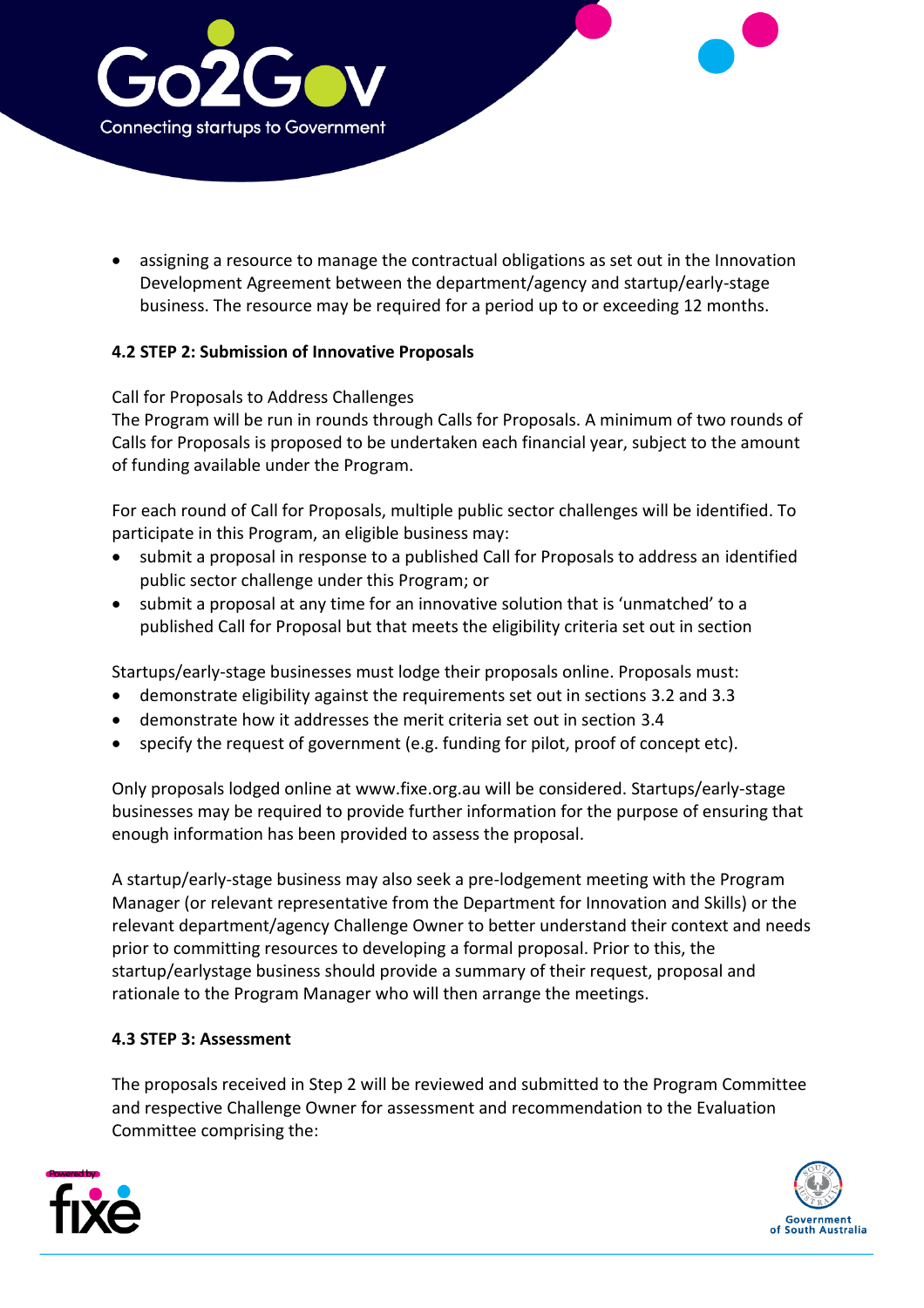

- Chief Executive, Department of the Premier and Cabinet
- Chief Executive, Department of Treasury and Finance
- Chief Entrepreneur.

The Program Manager will provide operational/administrative support to assist the Evaluation Committee in its decision-making.

Recommendations made to the Evaluation Committee may include a proposal to provide initial funding to enable a 'co-design and initial feasibility' process where the participating department/agency, supported by the Program Manager, will collaborate with the recommended startup(s)/early-stage business(s) to determine the feasibility and further define the scope of the project.

The Evaluation Committee will seek to ensure that the assessment process takes no more than twenty-one days from when the Program Committee has determined that enough information has been provided by the startup/early-stage business. The Evaluation Committee may recommend that more than one proposal be considered by the department/agency for progressing to the 'co-design and initial feasibility' stage.

All startups/early-stage businesses will be advised in writing of the outcomes from the Evaluation Panel.

#### **4.4 STEP 4: Co-design and Feasibility**

The Program Manager will work with the department/agency and the relevant startup(s)/earlystage business(s) over a four to six-week period to determine in greater detail whether their proposal is suitable for addressing the relevant public sector challenge and the suitable amount of funding required (if any) to do so. This may require access to agency data and stakeholders and will likely include externally facilitated discussions and workshops.

An initial amount of funding (\$5,000) may be provided to the startup/early-stage business to assist in developing and determining the feasibility of their proposed solution.

Upon determining the feasibility of a proposal, the department/agency will assess the anticipated cost and scope of the initial engagement (e.g. pilot, proof of concept etc) and any funding options if it determines that they will proceed with contract negotiations to establish an Innovation Development Agreement with a startup/early-stage business. This information will be supplied to the Evaluation Committee for funding consideration.



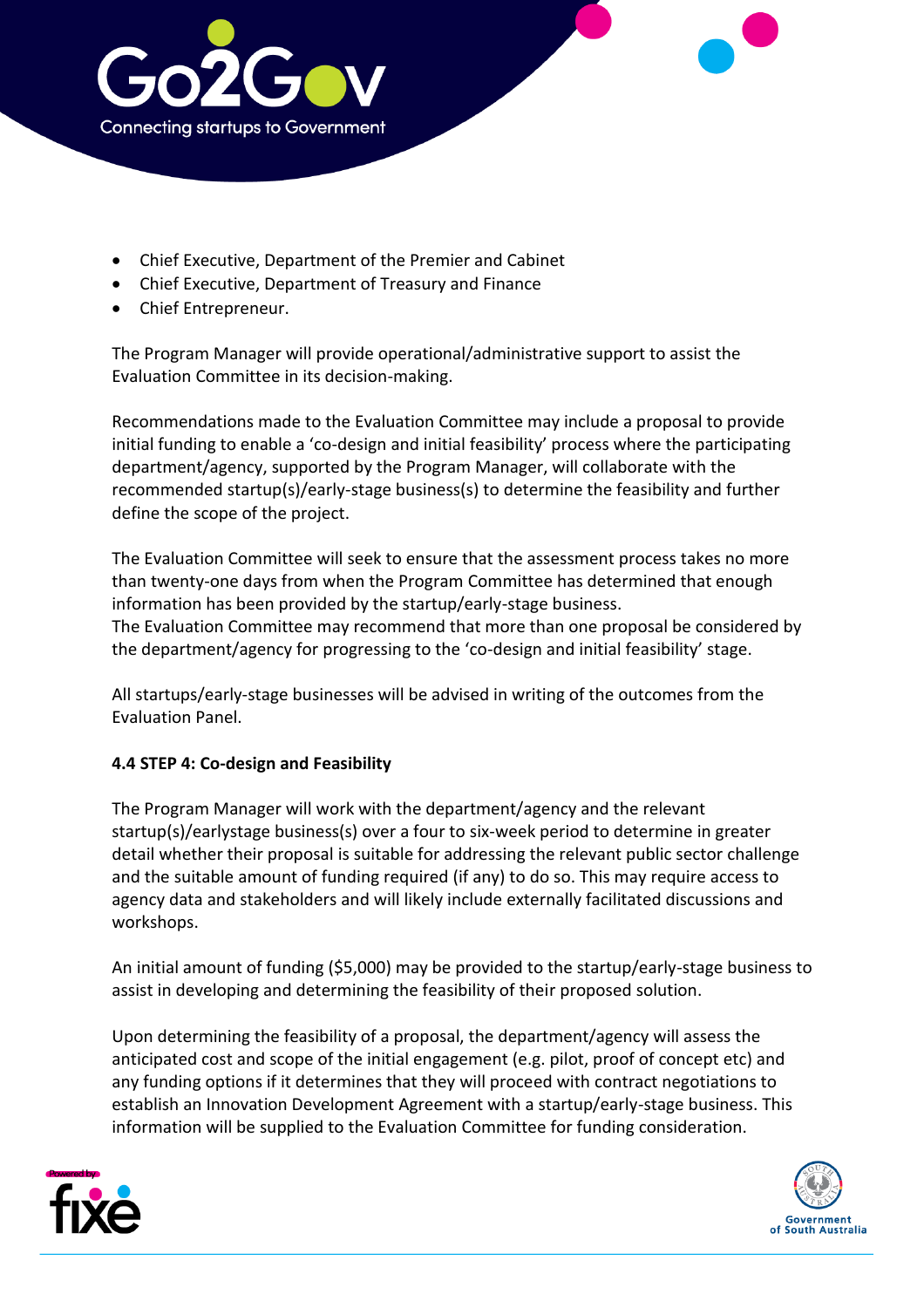

If the Evaluation Committee approves further consideration of a proposal, it will advise the relevant department/agency and provide them with a decision on the capped amount of funding available (if any).

If a decision is made not to pursue a proposal, the startup/early-stage business will be advised in writing.

#### **4.5 STEP 5: Contract Negotiations**

The department/agency and the startup/early-stage business will enter into negotiations to establish an Innovation Development Agreement that outlines:

- the obligations of each of the parties
- provision of staged funding at key milestones (if any)
- milestones and deliverables (which could cover delivery of proof of concept, feasibility study, minimum viable product and trial)
- reporting obligations.

The Innovation Development Agreement template will be available from: [www.fixe.org.au](http://www.fixe.org.au/)

Where a department/agency enters into an Innovation Development Agreement, they should take appropriate steps to ensure that the government's obligations and requirements are met.

If, at the conclusion of the Innovation Development Agreement, a department/agency decides to enter into a further agreement for the provision of goods and services, the startup/earlystage business will not be required to go through a competitive procurement process.

Direct engagements for goods and services will be funded from the relevant government department/agency's existing budget. Any direct engagement must not exceed a total contract period of three-years. At the end of the contract the department/agency must conduct a competitive market process if the goods or services are still required.

#### **5. Probity**

Probity principles and protocols may be established when dealing with potential startups/early-stage businesses participating in this program to ensure:

- that decisions are made through the approved frameworks and are capable of withstanding objective and independent scrutiny
- that decisions deliver the best outcomes for the government



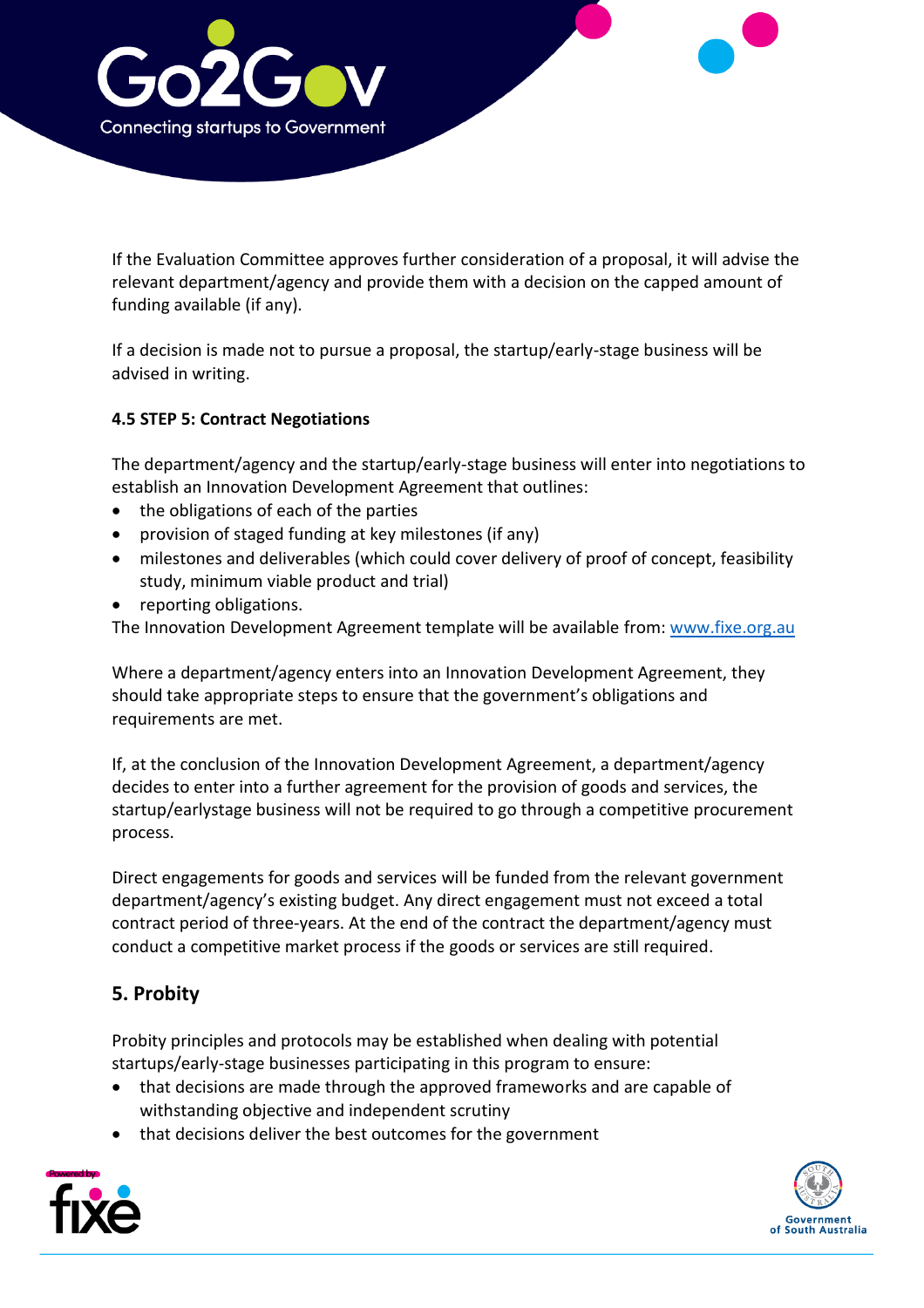

- that public service integrity is maintained
- commercially sensitive and confidential information is protected
- that any perceived conflict of interest, bias and/or misconduct is eliminated.

A startup/early-stage businesses must not offer any incentive to, or otherwise attempt to, influence any person who is either directly or indirectly involved in an assessment or negotiation process. If the government determines that a startup/early-stage business has violated this condition, the government may, in its sole and absolute discretion, disqualify the relevant startup's/early-stage businesses' submission from further consideration.

#### **6. General Terms and Conditions**

Government may take into account any other factors or considerations that it considers relevant to the assessment of a proposal, including any that may arise as a consequence of the nature and content of the proposal, of applicable government policy or strategy and of pertaining economic, social, legal or other events or government affairs.

#### **6.1 No Legal Relationship**

By submitting a proposal, the startup/early-stage business acknowledges:

- no contract exists or will be implied between the Government and the startup/earlystage business unless and until suitable documentation is executed with the Government; and
- the Government has no contractual or other legal obligation to the startup/early-stage business with respect to the consideration, the evaluation, the acceptance or the rejection of any submission or the failure to consider, evaluate or accept any submission.

#### **6.2 Freedom of Information**

The Freedom of Information Act 1991 (FOI Act) applies to the information provided by a startup/early-stage business in its submission. Startups/early-stage businesses should note that the FOI Act allows members of the public rights of access to government documents and any government participants.

Any information that is commercially sensitive or confidential must be marked "commercial and confidential". This special notation must not be used unless the information is genuinely confidential. Startups/early-stage businesses should be aware that a claim of commercial sensitivity or confidentiality does not of itself exempt information from disclosure under the FOI Act.



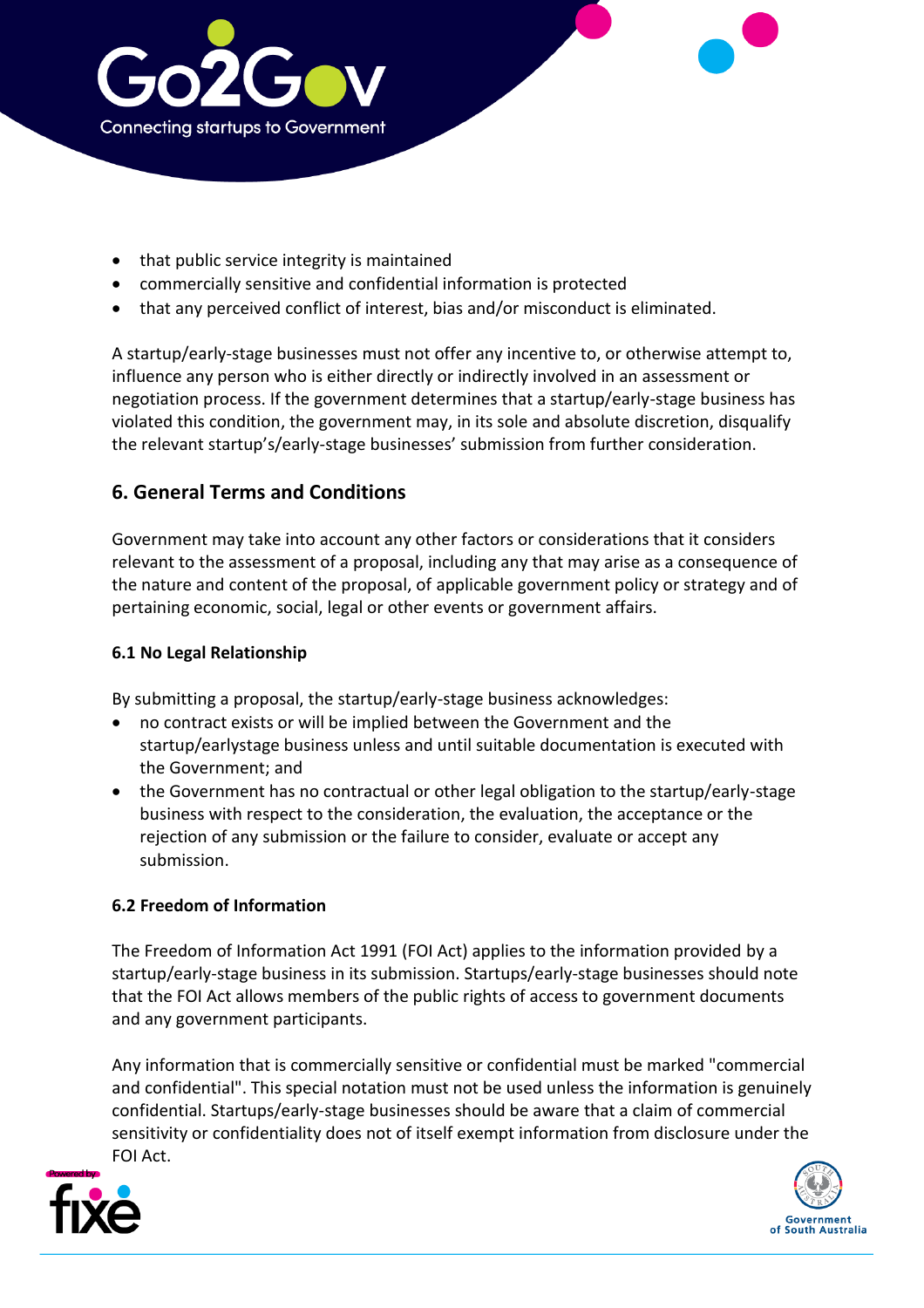

#### **6.3 Change in Circumstance**

Startups/early-stage businesses must inform the Government promptly in writing of any material change to any of the information contained in their submission, and of any material change in circumstance that may affect the truth, completeness or accuracy of any information provided in, or in connection with, the submission.

#### **6.4 Costs**

All risk and costs of preparing, lodging, developing and negotiating a proposal are to be borne by the startup/early-stage business. No startup/early-stage business will have any recourse against the Government in relation to its decision to not proceed with a proposal under these Guidelines.

#### **6.5 Reliance on Information**

By lodging a submission, the startup/early-stage business warrants and represents to the Government that the information contained in its proposal is true, accurate and complete as at the date on which it is lodged, and may be relied upon by the Government in its assessment.

#### **6.6 Conflict of Interest**

The startup/early-stage business shall:

- declare any actual or potential conflict of interest of any startup/early-stage business
- comply with all laws in force in South Australia, including the Australian Competition and Consumer Act 2010
- not make any news releases or responses to media enquiries and questions pertaining to this process without the Government's written approval.

#### **6.7 Other Rights**

The Government reserves the right, in its sole and absolute discretion, at any time during the process to:

- require additional information from a startup/early-stage business
- perform security and/or financial checks and procedures in relation to each startup/earlystage business and each party with an interest in the startup/early-stage business